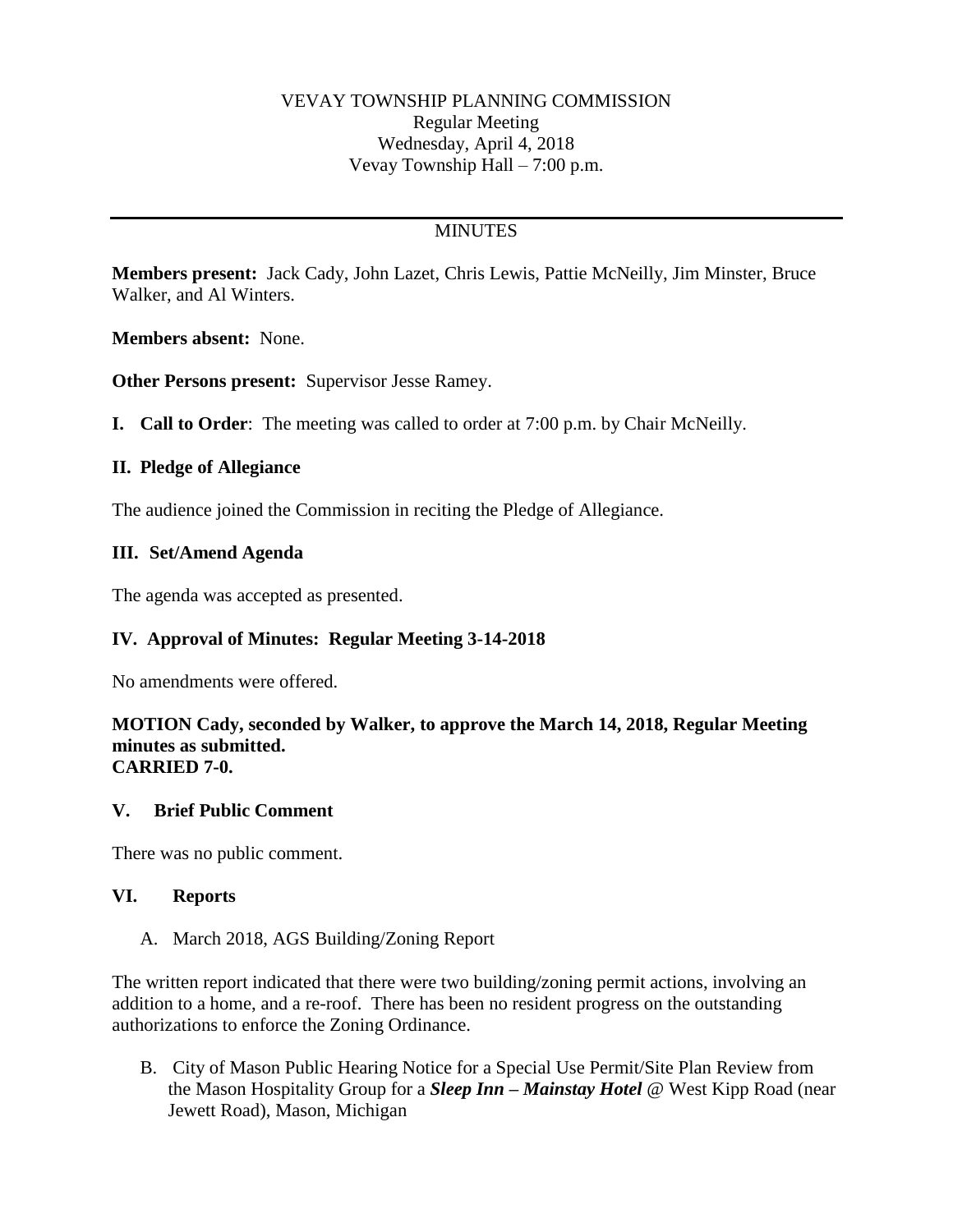Previously distributed to Commissioners was a copy of the 7-page Special Use Permit application, as well as the five-page site plan submitted by the Mason Hospitality Group for a proposed four-story hotel and conference center, just west of the Kipp Road interchange with US 127. The facility would include 72 rooms and various amenities, 124 parking spaces, and have a conference capacity of 200 persons. The parcel is just north of several smaller parcels that have frontage on Kipp Road. The proposed road for ingress to the hotel would be in line with Franklin Farm Drive, though the plan does not propose linking with that Drive. The public hearing is scheduled to be held at the Mason City Hall on Tuesday, April 10, 2018, at 6:30 pm.

C. Correspondence from Residents George and Melody Bigg re: Business Activity Concerns @ 1937 West Barnes Road, Leslie, MI (Vevay Township)

Previously distributed to Commissioners was a letter from the Biggs addressed to the Board and the Planning Commission, received March 28, 2018, expressing "…my frustration and concern over activity taking place on property … located at 1937 W. Barnes Road." The Biggs are near neighbors of the parcel. Their stated concerns involved parking of trucks and heavy equipment on the 5-acre parcel; Barnes Road being "…periodically blocked by a large trailer truck bringing in loads, sometimes after dark."; and the general nuisance of recently occurring operations on the property. They ask for "…your serious and immediate attention."

COMMISSION – had discussion on the condition of the property and the operations currently being conducted on site.

# **VII. Pending Business**

A. Consider Amendment to Zoning Ordinance, Chapter 16, Special Land Use

COMMISSION – used Comm. Walker's previously distributed draft as a starting point. Discussion was extensive, and the Commission tentatively concluded that:

- Instead of a free-standing "Purpose" section, the intent be included within the pertinent standards, conditions, and required plans.
- As general exemptions for "Excavations" are already covered by Sec. 3.03 of the Ordinance and are applicable to all districts, that Section could be referenced for clarity.
- Some definition of terms may be needed, such as "processing".
- Copies of required permits from other governmental agencies be submitted to the Township prior to commencement of operations.
- Applications include at least one copy of studies, maps or other pertinent materials submitted to other governmental agencies in requesting permits or authorization. Examples would be materials submitted to the DEQ and the Ingham County Drain Commissioner.
- If another governmental agency already enforces aspects of operations, such as protection of surface water and ground water, those agencies should be the ones to address any concerns raised by residents or the Township.
	- o Comm. Minster noted that his understanding is that under Michigan caselaw, a land owner's right to a functional potable water well supersedes the right to nearby commercial dewatering operations.
- Comm. Minster distributed copies of a DEQ publication titled "Managing Fugitive Dust" as an example of how another governmental agency already sets standards and certain technological requirements for minimizing dust issues during gravel mining extraction